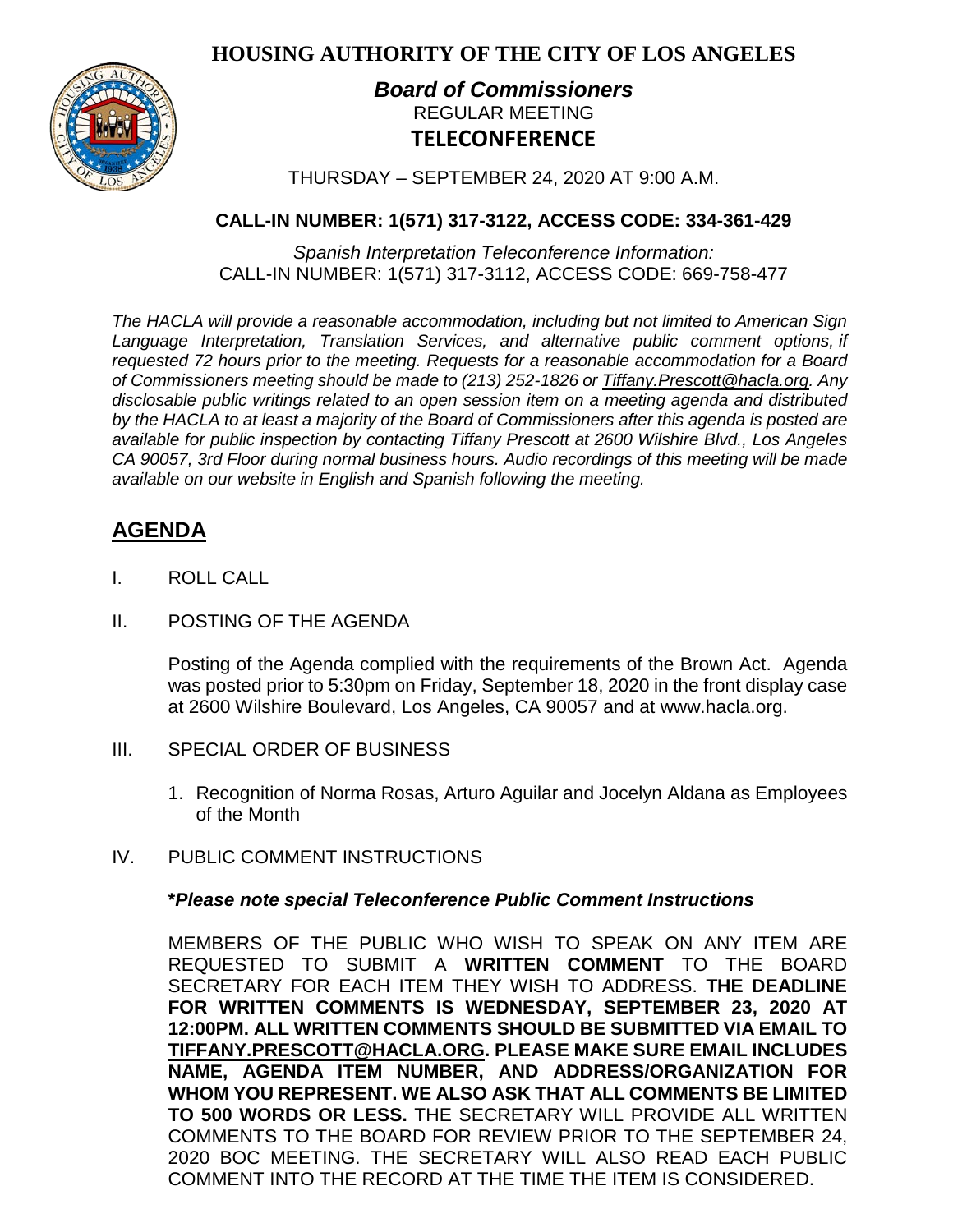THE PURPOSE OF PUBLIC COMMENT IS TO ALLOW THE PUBLIC TO ADDRESS THE BOARD AND THE BOARD IS INTERESTED IN HEARING FROM MEMBERS OF THE PUBLIC, STAKEHOLDERS AND INTERESTED PARTIES. HOWEVER, SPEAKERS ARE ASKED TO EXERCISE COURTESY AND CONSIDER THE RIGHTS OF OTHER SPEAKERS BY ADHERING TO THE SPECIAL TELECONFERENCE PUBLIC COMMENT INSTRUCTIONS AND IF POSSIBLE REFRAIN FROM UNNECESSARY REPETITION IN THEIR COMMENTS.

- V. PRESIDENT AND CEO ADMINISTRATIVE REPORT
	- 1. Monthly Oral Report
- VI. BOARD BUSINESS ITEMS
	- A. Items for Discussion
		- 1. HACLA/LAPD Community Safety Partnership (CSP) Update

Contact: Eric R. Brown, Director of Intergovernmental Relations & Communications

- 2. Proposed Resolution Approving Modifications to the First 2020 Cares Act Funding Expenditure Plan, Approving and Adopting the Expenditure Plan for the Second Housing Choice Voucher Cares Act Award, and Authorizing the President and CEO, or Designee, to Award and/or Amend Contracts and Execute All Required Contract Documents
- Contact: Marlene Garza, Chief Administrative Officer
- 3. Proposed Resolution Authorizing the President and CEO to Submit a Joint Application with the Los Angeles County Development Authority (LACDA) to Participate in the United States Department of Housing and Urban Development's Housing Choice Voucher Mobility Demonstration and to Execute and Submit All Necessary Documents, Including any Agreements with LACDA and Partners, as Required by the Notice of Funding Availability
- Contact: Margarita Lares, Chief Programs Officer Carlos VanNatter, Director of Section 8
- 4. Section 8 Housing Choice Voucher Leasing Projections and Efforts to Increase Lease Up Report
- Contact: Carlos VanNatter, Director of Section 8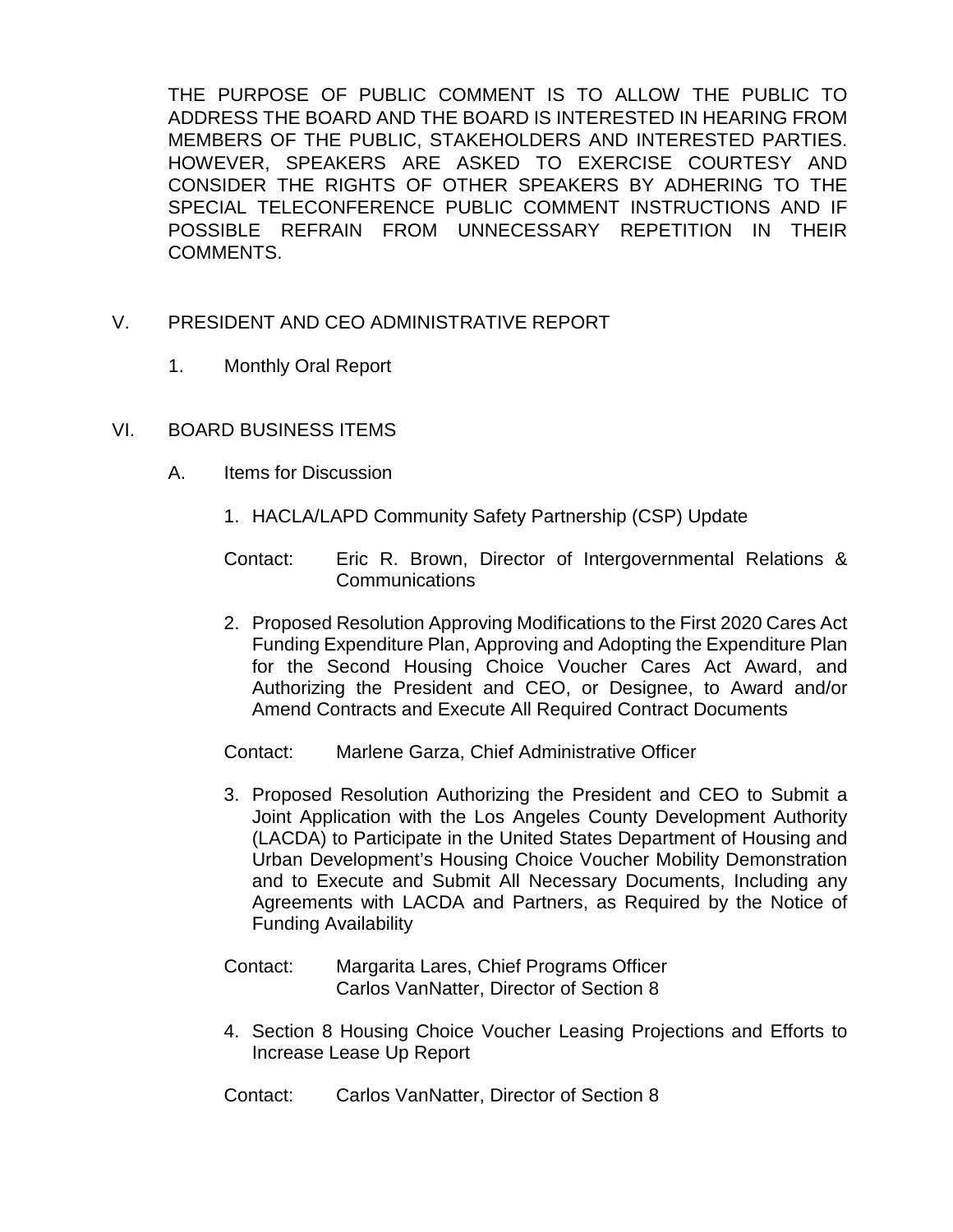5. Proposed Resolution Authorizing an Amendment to Disposition and Development Agreement for the Resyndication and Rehabilitation of Pueblo Del Sol Phase 1 with Pueblo Del Sol 1 Housing Partners, LP., Authorizing the Housing Authority to Act Through HACLA PDS LLC, A Limited Liability Company with the Housing Authority as its Sole Member and Manager, and Authorizing the Entry into All Documents Necessary to Complete the Interim Transfer of the Project to HACLA PDS LLC as a Mixed-Finance Project and the Subsequent Sale of the Project by HACLA PDS LLC to Pueblo Del Sol I Housing Partners, L.P. to Implement the RAD Conversion and Financial Closing of the Resyndication and Rehabilitation, and Further Authorizing the Exchange of Certain Substitute Real Property with the Los Angeles Unified School District (LAUSD) in Accordance with California Health and Safety Code Section 34312.3, and the Undertaking of Related Actions, in the Event the Housing Authority is Unable to Timely Exchange Portions of Real Property Identified in a Land Swap Exchange with LAUSD Pursuant to the Terms of an Amendment to that Certain May 2005 Mendez Center Ground Lease with LAUSD, as Necessary to Ensure the Timely and Successful Resyndication of Pueblo Del Sol Phase I

Contact: Jenny Scanlin, Chief Strategic Development Officer

6. Proposed Resolutions Approving the Acquisition of the Following Three Real Property Assets for Appraised Fair Market Values of (1) Parthenia-15230 Parthenia St, North Hills, CA 91343, \$16,400,000, (2) Martel- 1643 N. Martel, Los Angeles, CA 90046, \$4,475,000, and (3) Best Western NOHO- 11135 W Burbank Blvd, Los Angeles, CA 91601, \$21,000,000 Contingent Upon Grant Funding Award from the California Department of Housing and Community Development (HCD) Homekey Program or an Equivalent Source of Subsidy in the Amount Requested and Authorizing the Execution and Delivery of All Related Documents, Certificates and Agreements Including HCD Standard Agreements and the Undertaking of Various Actions in Connection Therewith

Contact: Jenny Scanlin, Chief Strategic Development Officer

7. Appoint up to Three Commissioners to Serve as Negotiator(s) for the Board of Commissioners for Labor Negotiations with Unrepresented Employee (President and Chief Executive Officer)

Contact: Ben Besley, Chairperson of the Board of Commissioners

B. Consent Items

Routine business items are assigned to the consent agenda. These items will be approved by the Board in one motion. A Commissioner may request any consent agenda item be removed, discussed or acted upon separately. Items removed from the consent agenda for separate action will be considered in the "Excluded Consent Items" section below.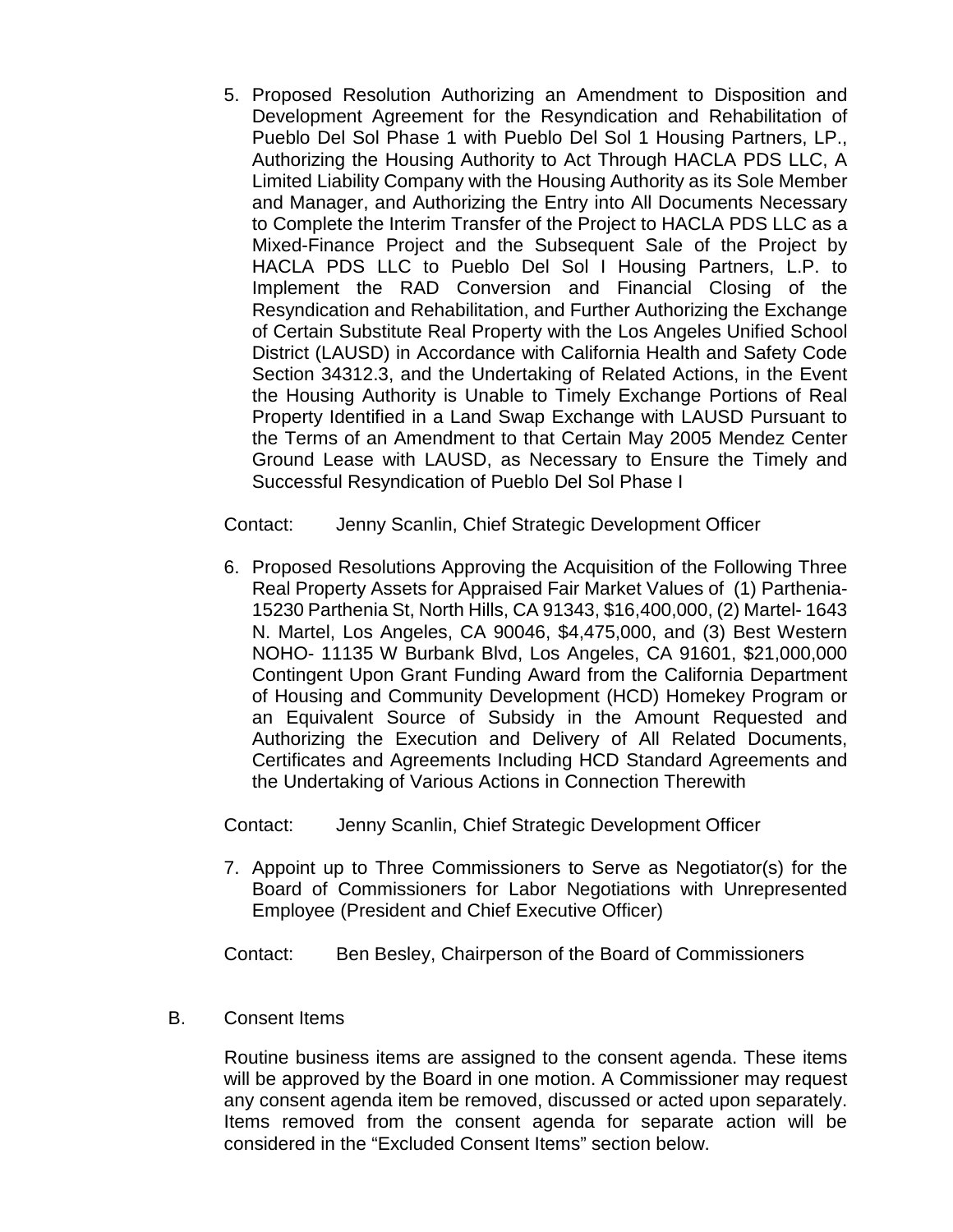1. Proposed Resolution Authorizing the President and CEO, or Designee, to Execute a Contract with Best Contracting Services, Inc. for the Re-Roofing of Seven (7) Buildings at the Pueblo Del Rio Public Housing Development Pursuant to Invitation for BID No. HA-2020- 117 for a Total Amount Not-to-Exceed \$521,200

Contact: Marisela Ocampo, Director of Housing Services

2. Proposed Resolution Authorizing Dedication of Two Hundred Ten (210) Section 8 Project-Based Vouchers to One (1) Permanent Supportive Housing Proposal Selected Pursuant to Project-Based Voucher ("PBV") Notice of Funding Availability ("NOFA") No. HA-2020-120 and Authorizing the President and CEO, or Designee, to Execute Any and All Contracts/Documents Required for the Program

Contact: Carlos VanNatter, Director of Section 8

3. Proposed Resolution Authorizing the President and CEO, or Designee, to Execute a Contract with Resources Environmental, Inc. for the Abatement, Demolition, and Disposal of Six (6) Residential Structures and One (1) Administrative Building at the Rose Hill Courts Public Housing Community Pursuant to Award Under IFB HA-2020- 119-NF for a Total Contract Amount Not to Exceed \$662,000.

Contact: Jenny Scanlin, Chief Strategic Development Officer

4. Proposed Resolution Authorizing the Issuance and Delivery of One or More Series of Multifamily Notes by the Housing Authority of the City of Los Angeles as a Conduit Issuer, Designated as Multifamily Mortgage Revenue Note(s) (Pueblo Del Sol Phase I) Series 2020A in an Aggregate Principal Amount Not to Exceed \$31,700,000, to Provide Financing for the Acquisition, Rehabilitation, Construction and Equipping of Pueblo Del Sol Phase I and Approving and Authorizing the Execution and Delivery of Related Documents and Agreements and Taking any Necessary Related Actions Including the Execution of Amendatory Documents Thereto

Contact: Jenny Scanlin, Chief Strategic Development Officer

5. Proposed Resolution Authorizing the President and CEO, or Designee, to Execute a Third Amendment to Contract HA-2019-123- NF with EJP Consulting Group, LLC to Add \$162,680 in Funding for a Total Contract Amount Not to Exceed \$412,680 for Consulting Services to Assist in Establishing the Planning and Administrative Documents, Structure, Reporting and Tools Necessary to Successfully Implement the \$35 Million Watts Rising Choice Neighborhood Grant Award Issued by the U.S. Department of Housing and Urban Development

Contact: Jenny Scanlin, Chief Strategic Development Officer